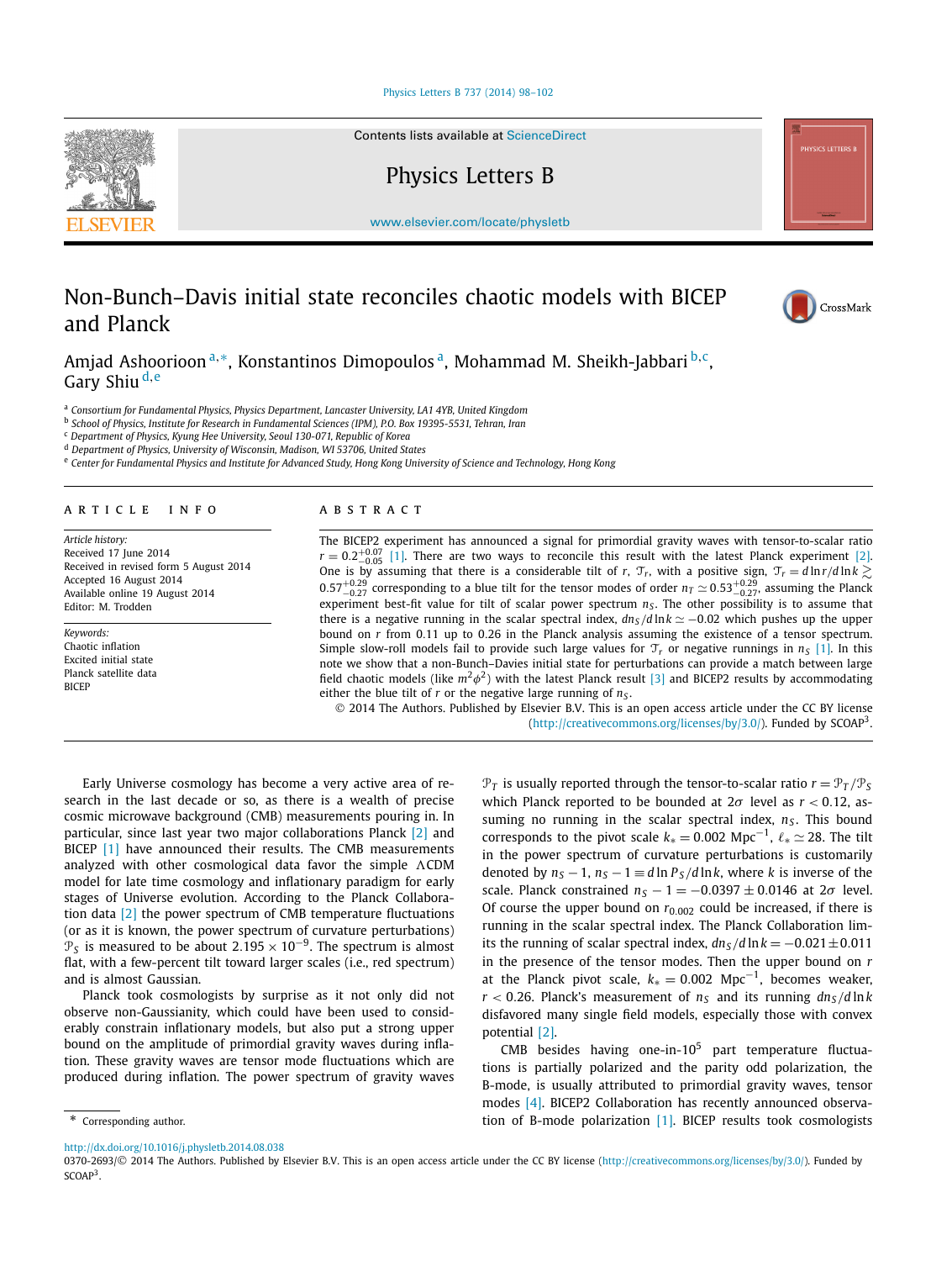<span id="page-1-0"></span>by an even greater surprise, when measured  $r = 0.2^{+0.07}_{-0.05}$ . This was not an outright inconsistency between the two collaborations though, because BICEP focused on smaller scales than the range of scales covered by Planck; BICEP data is for  $\ell \sim 80$ . BICEP result was challenging in view of Planck results, as the measured value is already in the region which was excluded by Planck, unless either (*i*) the power spectrum of gravity waves considerably grows as we move to smaller scales, i.e. a blue, with relatively large tilt, for power spectrum of tensor modes, or (*ii*) there is a large negative running in the scalar spectral index. These are two possibilities to reconcile BICEP data with Planck results [\[1\].](#page-4-0) Nonetheless, both potential ways for Planck–BICEP reconciliation seem very hard to achieve in the context of slow-roll inflationary models composed of scalar fields minimally coupled to Einstein gravity. To see the difficulties associated with these options, we need to go through the equations more closely.

In the first approach, the controversy is best formulated in terms of the tilt of tensor-to-scalar ratio  $\mathcal{T}_r$ ,

$$
\mathcal{T}_r \equiv \frac{d \ln r}{d \ln k} = \frac{d \ln \mathcal{P}_T}{d \ln k} - \frac{d \ln \mathcal{P}_S}{d \ln k} = n_T - (n_S - 1),\tag{1}
$$

where  $n<sub>T</sub>$  is the tilt of power spectrum of tensor modes and  $n<sub>S</sub> - 1$ is the tilt of the power spectrum of curvature perturbations. Planck requires  $n<sub>S</sub> - 1$  to be negative and of order −0.04. Standard, textbook analysis for slow-roll inflationary models leads to the "consistency relation"  $n_T = -r/8$  [\[5\],](#page-4-0) which is a red-tilt for gravity waves [\[7,8\].](#page-4-0) Therefore,  $n<sub>T</sub>$ , too, is negative and of order  $O(-0.01)$ for such inflationary models. On the other hand, BICEP–Planck reconciliation requires

$$
\mathcal{T}_r \geq +0.30.\tag{2}
$$

The lower bound of the inequality corresponds to the lower end of the  $1\sigma$  interval of the BICEP results,  $r = 0.15$ , which is already smaller than the more conservative tensor to scalar ratio,  $r = 0.16$ , quoted in BICEP, obtained from the best data driven model of the emission of polarized dust. This clearly shows the tension between standard slow-roll models, and in particular the consistency relation with Planck+BICEP data: Slow-roll inflationary models cannot easily and readily accommodate the respectively large value of tensor-to-scalar spectral tilt  $\mathcal{T}_r$  and the blue tensor spectrum required by recent observations (please see [\[9\]](#page-4-0) for another attempt to make *r* run).

As stated above, another way to conciliate these two experiments is by assuming a running spectral index. However in the presence of Bunch–Davies initial states, such a running in slow-roll models is second order in terms of slow-roll parameters [\[2\]](#page-4-0)

$$
\frac{dn_S}{d\ln k} = 16\epsilon\eta - 24\epsilon^2 - 2\xi^2,\tag{3}
$$

where  $\epsilon$ ,  $\eta$  are the usual first and second slow-roll parameters defined in [\(24\)](#page-3-0) and *ξ* is the third slow-roll parameter defined as

$$
\xi^2 \equiv \frac{M_{\rm Pl}^4 V_\phi V_{\phi\phi\phi}}{V^2}.\tag{4}
$$

The running of scalar spectral index can be also achieved by assuming a scale and space-dependent modulation which suppresses the CMB power spectrum at low multipoles [\[10\].](#page-4-0)

The possibility which we will entertain here to achieve either of these goals is based on the fact that in deriving standard cosmic perturbation theory results, besides the action of the model (which establishes the background inflationary dynamics and provides the equation of motion for cosmic perturbation fields), we also need to specify the initial quantum state over which these (quantum) cosmic perturbations have been produced. The standard initial state used is the Bunch–Davies (BD) vacuum state [\[11\],](#page-4-0) stating that perturbation modes with physical momenta much larger than the Hubble scale during inflation *H*, effectively propagate in a vacuum state associated with flat space, the standard quantum field theory vacuum state.

In the context of first approach, in particular noting  $(1)$ , to remedy Planck–BICEP tension we need to relax the consistency relation  $n_T = -r/8$ . Considering non-Bunch–Davies (non-BD) initial state for cosmic perturbations during inflation provides the setup to relax the consistency relation  $[12]$  (see  $[13]$  for some earlier works on the non-BD inflationary cosmology). In fact, in our previous paper [\[3\]](#page-4-0) we discussed such a setup and already used it in resolving the tension between Planck data and largefield chaotic inflationary models, including the simplest inflationary model with *m*<sup>2</sup>*φ*<sup>2</sup> potential for the inflaton field *φ*. Large-field models generically predict large value for tensor-to-scalar ration *r*, with *r* ∼ 0*.*05–0*.*2 [\[14\].](#page-4-0) So, they are potentially very good candidates for accommodating BICEP too. As we will discuss here, non-BD initial state can equip the large-field models with the tilt of *r*,  $\mathcal{T}_r$  (equivalent with blue tensor spectrum,  $n_T > 0$ ) or the negative running of  $dn<sub>S</sub>/d \ln k \simeq -few \times 0.01$  needed for BICEP–Planck reconciliation; the chaotic model *m*<sup>2</sup>*φ*<sup>2</sup> [\[14\]](#page-4-0) with non-BD initial state nicely fits with all available cosmological data.

The rest of this Letter is organized as follows. We first briefly review the setup presented in  $[3]$  to fix our notations. We then show that a mild tilt in the non-BD initial state will accommodate BICEP as well as Planck data. We first focus on the possibility of producing a running *r* and then try to resolve these two experiments conflict with negative large running  $n<sub>S</sub>$ . In the end we make some concluding remarks.

*Power spectra and non-BD initial state* Here we consider a simple single-field slow-roll inflationary model described by the action

$$
\mathcal{L} = -\frac{M_{\rm pl}^2}{2}R - \frac{1}{2}\partial_{\mu}\phi\partial^{\mu}\phi - V(\phi),\tag{5}
$$

where  $M_{\text{pl}} = (8\pi G_N)^{-1/2} = 2.43 \times 10^{18} \text{ GeV}$  is the reduced Planck mass. We take our model to be a chaotic inflation largefield model [\[7\],](#page-4-0) motivated by the recent observation of tensor modes [\[1\],](#page-4-0) e.g.  $V(\phi) = \frac{1}{2}m^2\phi^2$ . The details of cosmic perturbation theory analysis for this model in standard Bunch–Davies vacuum may be found in standard textbooks, e.g. [\[7\],](#page-4-0) and the modifications due to non-BD initial state in [\[3,13\].](#page-4-0) For completeness we have gathered a summary of this analysis in [Appendix A.](#page-3-0) The power spectra and tensor-to-scalar ratio, *r*, are

$$
\mathcal{P}_{S} = \frac{1}{8\pi^{2}\epsilon} \left(\frac{H}{M_{\text{pl}}}\right)^{2} \gamma_{S}
$$
  

$$
\mathcal{P}_{T} = \frac{2}{\pi^{2}} \left(\frac{H}{M_{\text{pl}}}\right)^{2} \gamma_{T}
$$
  

$$
r = \frac{\mathcal{P}_{T}}{\mathcal{P}_{S}} = 16\epsilon \gamma,
$$
 (6)

with

$$
\gamma_S = |\alpha_k^S - \beta_k^S|_{k=\mathcal{H}}^2,
$$

 $1$  The BICEP experiment has interpreted the signal as solely given rise from the primordial B-mode during inflation, underestimating the contribution of combination of Galactic foregrounds and lensed E-modes. This assumption was recently questioned in [\[6\]](#page-4-0) where the authors showed that the data is consistent with both  $r = 0.2$  and negligible foregrounds and also with  $r = 0$  and a significant dust polarization signal. The analysis of this paper is relevant if the value of *r* at  $\ell = 80$ obtained after "realistic" foreground removal turns out to be larger than the corresponding value of *r* at the Planck experiment pivot scale.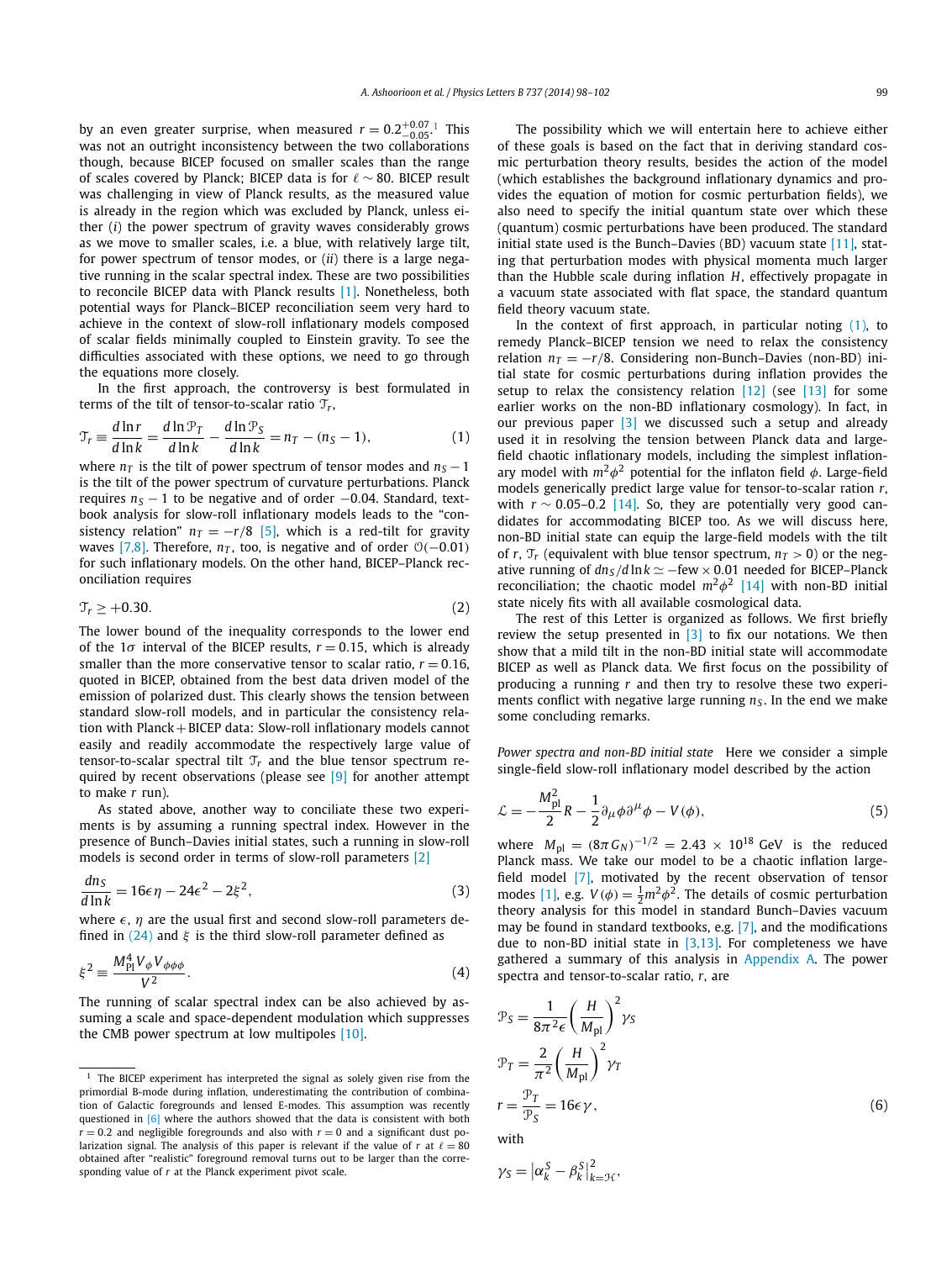$$
\gamma_T = |\alpha_k^T - \beta_k^T|_{k=\mathcal{H}}^2,
$$
  

$$
\gamma = \frac{\gamma_T}{\gamma_S},
$$
 (7)

where *α*'s and *β*'s parameterize non-BD initial state for scalar and tensor modes and the spectral tilts are then $2$ 

$$
n_S - 1 = (n_S - 1)_{BD} + \frac{d \ln \gamma_S}{d \ln k},
$$
  
\n
$$
n_T = (n_T)_{BD} + \frac{d \ln \gamma_T}{d \ln k},
$$
  
\n
$$
\mathcal{T}_r = (\mathcal{T}_r)_{BD} + \frac{d \ln \gamma_T}{d \ln k} - \frac{d \ln \gamma_S}{d \ln k}.
$$
\n(10)

The Lyth bound [\[15\]](#page-4-0) and the consistency relation will also be modified due to the non-BD effects to [\[3\]](#page-4-0)

$$
r \lesssim 2.5 \times 10^{-3} \left(\frac{\Delta \phi}{M_{\text{pl}}}\right)^2 \gamma, \qquad r = -8n_T \gamma,
$$
 (11)

where  $\Delta\phi$  is the inflaton field displacement during inflation. The modification in the consistency relation is, as discussed, what can resolve the mismatch of slow-roll models with BICEP + Planck data.<sup>3</sup>

*Parameterizing the initial states* We note the fact that only the phase difference between the Bogoliubov coefficients  $\alpha_k$  and  $\beta_k$ appears in the power spectra and their *k*-dependence (cf. [\(7\)\)](#page-1-0). Moreover, the normalization conditions [\(28\)](#page-4-0) and [\(32\),](#page-4-0) too, depend only on the phase difference. Therefore, one can take out the average (an overall phase) and parameterize the coefficients such that only the phase difference appears [\[3\]:](#page-4-0)

$$
\alpha_k^S = \cosh \chi_S e^{i\varphi_S}, \qquad \beta_k^S = \sinh \chi_S e^{-i\varphi_S}
$$
  
\n
$$
\alpha_k^T = \cosh \chi_T e^{i\varphi_T}, \qquad \beta_k^T = \sinh \chi_T e^{-i\varphi_T}.
$$
 (12)

We consider a crude model in which [\[16\],](#page-4-0)

$$
|\beta_k^{\{S,T\}}| \propto \beta_0^{\{S,T\}} \exp\{-k^2/[Ma(\tau)]^2\}
$$
 (13)

(or any smooth function in which |*βk*| <sup>2</sup> falls off as *k*−*(*4+*δ)*). Here *M* is a super-Hubble energy scale associated with the new physics which leads to the non-BD initial state. In this scenario, all the *k* modes are pumped to an excited state as their physical momentum reaches the cutoff  $\frac{k}{a(\tau)} = M$ . The choice in (13) indicates that *M* is the (cutoff) scale at which the mode gets excited from Bunch– Davies vacuum.

The physically allowed region in the four parameter space of initial states is subject to the following constraints: (1) Absence of backreaction of initial states on the inflationary background; (2) Planck normalization for  $\mathcal{P}_S$ ; (3) value of spectral tilt  $n_S - 1$  as

$$
(\mathcal{T}_r)_{BD} = +\frac{4}{n}\epsilon, \qquad (n_S - 1)_{BD} = -\frac{2(n+2)}{n}\epsilon.
$$
 (8)

Noting that  $r \propto \epsilon \propto (n_S - 1)$ , one can relate the tilt of *r* to the running of the spectral tilt [\(3\).](#page-1-0) Explicitly,

$$
(\mathcal{T}_r)_{\text{BD}} = \frac{\ln(1 - n_S)}{d \ln k} = \frac{1}{n_S - 1} \frac{dn_S}{d \ln k}.
$$
 (9)

 $3$  As we discussed in  $[3]$ , in major part of the constrained non-BD parameter space,  $γ ≤ 1$  and effective field theory could not be saved by reducing  $Δφ < M<sub>pl</sub>$ , enhancing *γ* .

observed by Planck; (4) fitting the value of *r* and the corresponding tilt  $\mathcal{T}_r$ , as required by BICEP + Planck, i.e. we take  $r_{Planck} \leq 0.12$  (at  $\ell_{*} \simeq 28$ ) and  $r_{BICEP} \simeq 0.2$  (at  $\ell \sim 80$ ). In our analysis we focus on large-field single-field slow-roll models. The first three conditions were also considered in [\[3\]](#page-4-0) while the fourth one is new.

Absence of backreaction of initial excited state on the background slow-roll inflation trajectory implies that the energy stored in the initial non-BD state for both scalar and tensor sectors should not exceed the change in the energy density in one e-fold. This condition is fulfilled if [\[3\]](#page-4-0)

$$
\sinh \chi_S \lesssim \epsilon \frac{HM_{\rm Pl}}{M^2}, \qquad \sinh \chi_T \lesssim \epsilon \frac{HM_{\rm Pl}}{M^2}.
$$
 (14)

The above indicates that the upper bound on the deviation from BD initial state measured by *χ<sup>S</sup>* is inversely proportional to the scale of new physics *M*. Hence, larger values of *M* require smaller *χ<sup>S</sup>* . The COBE normalization implies

$$
\frac{H}{M_{\rm pl}} = \frac{1}{\sqrt{\gamma}} 3.78 \times 10^{-5}.
$$
 (15)

Assuming  $n<sub>S</sub>$  takes its best fit value of Planck,  $n<sub>S</sub> - 1 \approx -0.04$ , and that  $\epsilon \sim 0.01$ , then  $d \ln \gamma_s / d \ln k \lesssim 10^{-2}$ .

The above conditions are achieved if we take  $\chi_T$  and  $\chi_S$  to take typical values [\[3\],](#page-4-0) i.e. sinh  $\chi_S \simeq e^{\chi_S}/2$ , sinh  $\chi_T \simeq e^{\chi_T}/2$  and hence

$$
\gamma_S \simeq e^{2\chi_S} \sin^2 \varphi_S
$$
,  $\gamma_T \simeq e^{2\chi_T} \sin^2 \varphi_T$ .

Moreover to be able to rely the effective field theory methods, we are typically interested in larger values of *M* which is possible if  $\varphi$ <sup>*S*</sup> is close to maximal; *M* ≥ 20*H* happens when  $\varphi$ <sup>*S*</sup> ∼ *π* /2 [\[3\].](#page-4-0)

*Blue tensor spectrum* In this approach, to reconcile BICEP + Planck we want  $n_S - 1 \sim -0.04$  and  $T_r \ge +0.3$  and the Planck bound on *r* requires *γ <* 3*/*4. Therefore,

$$
e^{2(\chi_T - \chi_S)} \sin^2 \varphi_T < 3/4,
$$
  
\n
$$
\frac{d\chi_S}{d \ln k} \lesssim 10^{-2},
$$
  
\n
$$
\frac{d\chi_T}{d \ln k} + \cot \varphi_T \frac{d\varphi_T}{d \ln k} \gtrsim 0.13.
$$
\n(16)

We need not impose any condition on  $\frac{d\varphi_S}{d\ln k}$ , as  $\partial \ln \gamma_S / \partial \varphi_S = 0$ at  $\varphi_S = \frac{\pi}{2}$ . Above we have also assumed that tan  $\varphi_T \gg e^{-2\chi_T}$ . If  $\chi$ *T*  $\gtrsim$  1, in principle very small values for  $\varphi$ *T* could be achieved.

One theoretically interesting option is to have  $\chi_T = \chi_S$ , corresponding to the case where the numbers of particles in the tensor and scalar excited states are equal. Change in  $n<sub>S</sub> - 1$  from its Bunch–Davies value could be set to zero, if  $d\chi_S/d\ln k = 0$ . This choice is particularly useful for  $m^2\phi^2$  as its spectral index with Bunch–Davies vacuum nicely matches the Planck results. Since  $\chi$ <sub>*S*</sub> =  $\chi$ *T*, one has to assume that  $\chi$ *T* is scale independent too. A positive tensor spectral index would come totally from the scaledependence of  $\varphi_T$ . The amount of suppression of  $r_{0.002}$ , will be equal to sin<sup>2</sup>  $\varphi_T$ , while at BICEP scales ( $\ell \sim 80$ )  $\varphi_T$  is close to its maximal value  $\pi/2$ . In such a scenario, to get  $r = 0.12$  at  $\ell \sim 28$ we need

$$
\varphi_T \sim \frac{\pi}{3} \simeq 1.04, \quad \text{at } \ell \simeq 28,\tag{17}
$$

and the variation of  $\varphi_T$  with scale has to be

$$
\frac{d\varphi_T}{d\ln k} \simeq 0.5. \tag{18}
$$

Thus  $\varphi_T$  has to be scale dependent such that  $\varphi_T \propto k^{0.5}$ . Asking for larger suppression of  $r$  at  $\ell \sim 28$  would require smaller values of  $\varphi_T$ , and hence larger values of  $\frac{d\varphi_T}{d\ln k}$ . For example the case

<sup>&</sup>lt;sup>2</sup> It is instructive to note and recall expressions for the tilts of power spectra and scalar-to-tensor ratio *r* for *λφ<sup>n</sup>* chaotic models *in the BD vacuum*. For these models  $n = 2(n - 1)\epsilon/n$ , and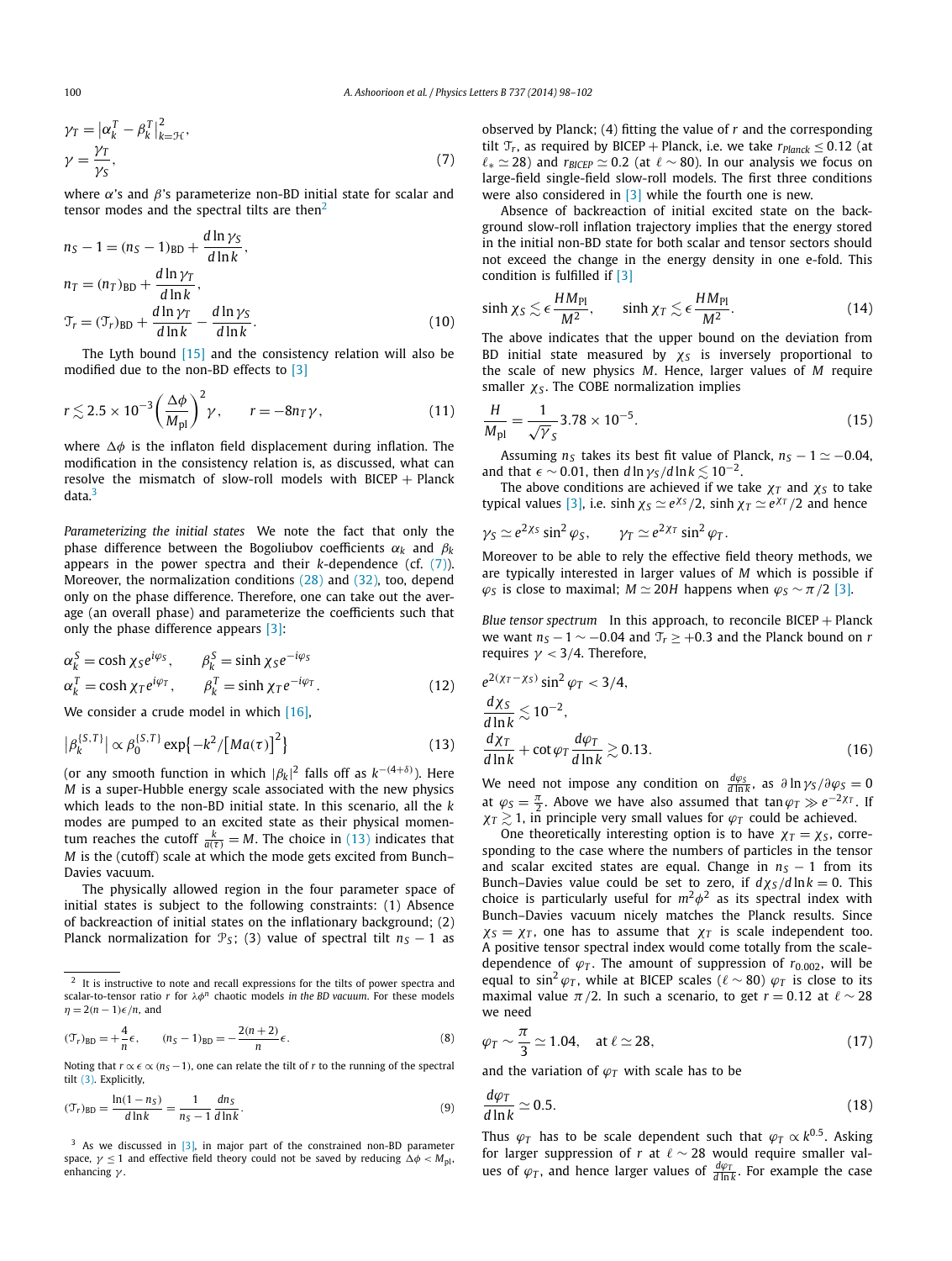<span id="page-3-0"></span> $\varphi_T = -k\tau_0$ , where  $\tau_0$  is the preferred initial time, can provide larger suppression at  $\ell \simeq 28$ . Since larger values of logarithmic tilt of  $\varphi_T$  are not theoretically well motivated, getting small  $\varphi_T$  values for the  $\chi_T = \chi_S$  scenario is not a feasible option.

The other possibility to obtain positive  $\mathcal{T}_r$  and hence a blue tensor spectrum is to allow for running of  $\chi$ <sup>T</sup>. If this is the sheer cause of a blue gravitational spectrum a value of

$$
\frac{d\chi_T}{d\ln k} \gtrsim 0.13\tag{19}
$$

is required to solve the discrepancy between BICEP and Planck data. Depending on the value of  $\varphi$ <sup>*T*</sup>, one has to ensure the required suppression through the *γ* factor.

*Running scalar spectral index* One can produce such a negative large running with scale-dependent excited states too. In this case there is no need to suppress the prediction of a model like  $m^2\phi^2$ for *r* at the Planck pivot scale, i.e. we can assume that  $\varphi_T = \pi/2$ . Only the running of scalar spectral index of order −few × 0*.*01 would be enough to patch up two experiments. The running of scalar spectral index in the presence of excited states is

$$
\frac{dn_S}{d\ln k} = \left(\frac{d\chi_S}{d\ln k}\right)_{BD} + \frac{d^2\ln\gamma_S}{(d\ln k)^2}.
$$
\n(20)

The contribution of the scale-dependent Bogoliubov coefficients to the running of scalar spectral index close to  $\varphi_S = \frac{\pi}{2}$  is

$$
\frac{d^2 \ln \gamma_S}{(d \ln k)^2} = 2 \frac{d^2 \chi_S}{(d \ln k)^2} - 2 \left(\frac{d \varphi_S}{d \ln k}\right)^2.
$$
 (21)

Now there are two ways one can achieve the negative running of order −0*.*02:

- One can assume that  $\frac{d^2\chi_S}{(d\ln k)^2} \simeq -0.01$ . Then the desired running in the scalar spectral index could be achieved. This, for example, would correspond to the case where  $|\beta_k^S|$  decreases slowly and quadratically with lnk and could be achieved if  $|\beta_k^S| \propto -0.005(\ln k)^2$ . The phase,  $\varphi_T$ , can be constant in this case.
- Instead one can assume that  $(\frac{d\varphi_S}{d\ln k}) \simeq 0.1$ . What is notable and interesting in this case is that the running always turns out to be negative. The required scale-dependent phase turns out to be quite small in this case too. The number density of the particles in the scalar perturbations could be scale-independent in this case.

# **1. Concluding remarks**

As discussed in [\[3\],](#page-4-0) non-Bunch–Davies initial condition for inflationary perturbations with a typical value of the *χ<sup>S</sup>* parameter  $(\chi_s \geq 1)$  and the non-BD phase  $\varphi_s$  close to maximum,  $\varphi_s \sim \pi/2$ , can reconcile the  $m^2\phi^2$  chaotic model with Planck data,  $r_{0.002}$  < 0*.*12, if the scale of new physics which sources the non-BD initial state *M*, is around 20*H*. Observation of B-modes by the BICEP experiment at  $\ell \simeq 80$  can be matched with the bound from Planck data, either if the gravity wave spectrum has a blue tilt of order 0.53 or there is a running of scalar spectral of order  $dn<sub>S</sub>/d \ln k \simeq$ −0*.*02. Due to the large blue tilt for the gravity waves needed for this purpose, the second option is the preferred one.

Slow-roll inflation with BD initial condition cannot provide any of the above two possibilities. One can obtain such a blue spectrum for the gravity waves if the tensor Bogoliubov coefficient has a maximum allowed value for the phase at the Planck pivot scale,  $(\varphi_T \simeq \pi/3)$ , with moderate *k*-dependence,  $\partial \varphi_T / \partial \ln k \simeq 0.5$ . The negative large running of scalar spectral index could be obtained if  $d\varphi_s/d\ln k \simeq 0.1$ . In the second case, the running turns out to be always negative. Simple chaotic models, in particular  $m^2\phi^2$  model, have been of interest because they are endowed with simplicity and beauty. As our analysis indicates they can be compatible with both Planck and BICEP results, if perturbations start in a non-BD initial state at the beginning of inflation.

In the current work we mainly focused on the non-BD initial state effects on observables related to two-point functions, the power spectra and their tilts. One should in principle also analyze the bi-spectra and non-Gaussianity in this context. Such an analysis has been carried out in many papers in the literature (see  $\begin{bmatrix} 3 \end{bmatrix}$  and references therein). As we pointed out in  $\begin{bmatrix} 3 \end{bmatrix}$ , such excited initial states can hardly leave observable signatures on non-Gaussianity if the bound from backreaction is respected and the scale of new physics is separated maximally from the inflationary Hubble scale. The local configuration is the one which is mostly influenced in the presence of excited states for which the *f<sub>NL</sub>* at most reaches 0.43, which is well within the bounds allowed by the Planck experiment [\[2\].](#page-4-0)

Noting that B-modes are coming from purely tensor perturbations of the metric [\[17\]](#page-4-0) and that non-BD initial state for perturbations is provided from a high energy pre-inflationary physics, such resolutions may open up a window to the realm of quantum gravity, a territory which is untouchable by collider experiments. To that end, one should construct explicit models within the (existing) theoretical frameworks which can realize either of the two possibilities discussed here. We hope to return to this question in upcoming publications.

# **Acknowledgements**

A.A. and K.D. (in part) are supported by the Lancaster–Manchester–Sheffield Consortium for Fundamental Physics under STFC grant ST/J000418/1. G.S. is supported in part by DOE grant DE-FG-02-95ER40896.

# **Appendix A. Cosmological perturbations in non-BD initial state**

To explore the effects of non-Bunch–Davies (non-BD) initial state of perturbations and setup our notations, we briefly review cosmic perturbation theory. More detailed analysis in standard BD vacuum may be found in many textbooks e.g. [\[7\],](#page-4-0) more detailed discussion on non-BD may be found in [\[3\]](#page-4-0) and references therein. Here we will consider slow-roll models described by the action [\(5\).](#page-1-0)

The space–time metric in the presence of scalar and tensor perturbations can be parameterized as

$$
ds^{2} = a^{2}(\tau)[-(1+2\Phi)d\tau^{2} + ((1-2\Psi)\delta_{ij} + h_{ij})dy^{i}dy^{j}].
$$

*Φ* and *Ψ* are the scalar Bardeen potentials which are equal for the scalar-driven inflationary model we are considering. *hij* is a symmetric divergence-free traceless tensor field,  $h_i^i = 0$ ,  $\partial^i h_{ij} = 0$ . The inflaton field also fluctuates around its homogeneous background value

$$
\phi(\tau) = \phi_{\text{hom.}}(\tau) + \delta\phi,\tag{22}
$$

where  $\phi_{\text{hom.}}(\tau)$  is the homogeneous part of the inflation which satisfies  $\delta\phi \ll \phi_{\text{hom.}}(\tau)$ . For the slow-roll quasi-de-Sitter inflationary trajectories

$$
a(\tau) \simeq -\frac{1}{H\tau} \tag{23}
$$

$$
\epsilon \equiv 1 - \frac{\mathcal{H}'}{\mathcal{H}^2} \ll 1, \qquad \eta \equiv \epsilon - \frac{\epsilon'}{2\mathcal{H}\epsilon} \ll 1,
$$
 (24)